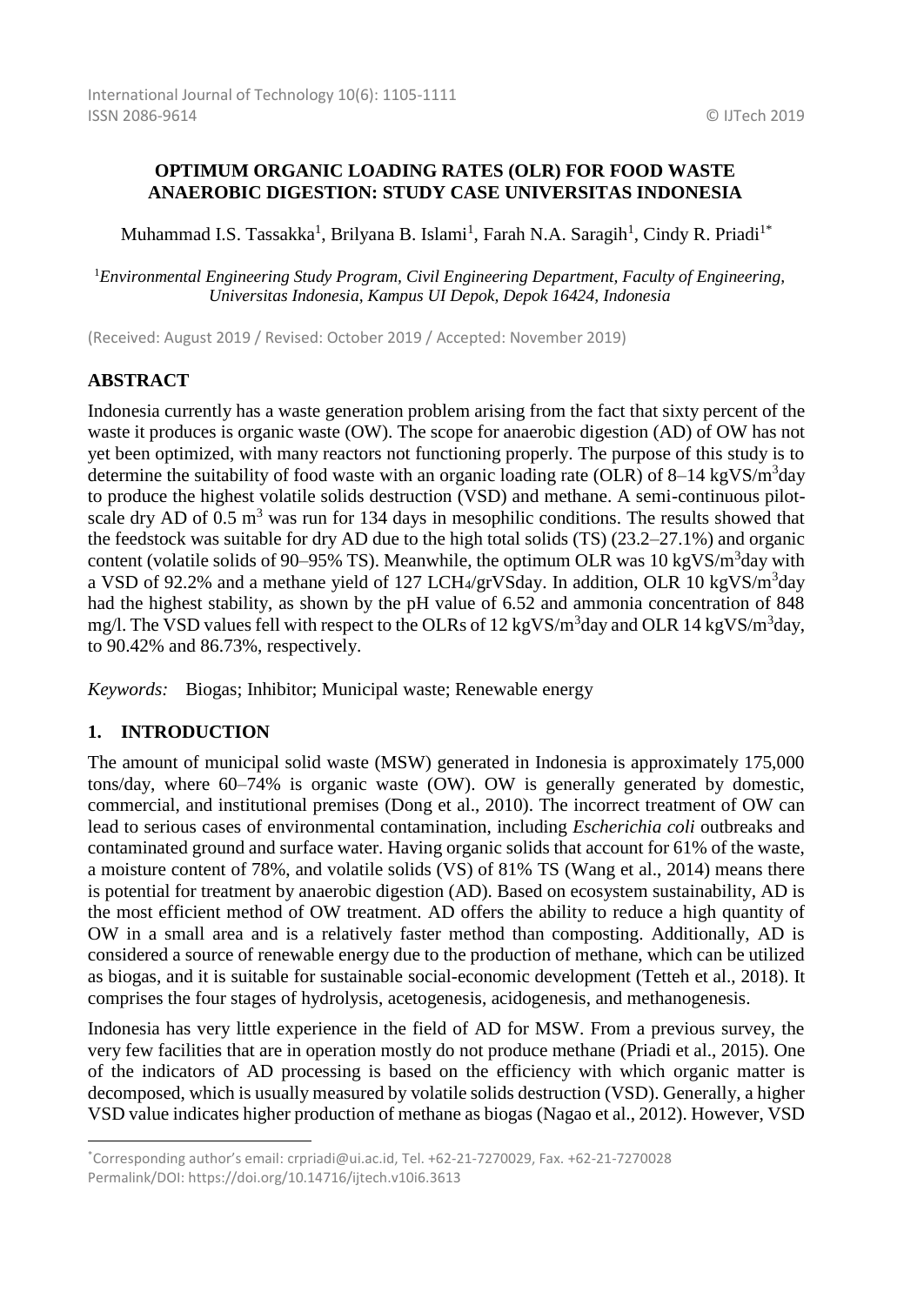has an upper limit, where methane production declines due to the value of VSD exceeds the limit. The decline happens due to inhibitor accumulation caused instability of AD. Fluctuating feedstock and low COD in recirculated leachate may also result in very low biological activity and then lead to low biogas production. These conditions can be overcome by operating AD with the optimum organic loading rate (OLR). Thus, to improve AD performance, the OLR should be adjusted according to the MSW specific to Indonesia so that the waste degradation process can be streamlined and made more efficient.

OLR represents the daily quantity of OW used as feedstock in a continuous system. The optimum value indicates the total nutrients needed for microorganism growth and metabolism (Dong et al., 2015). Excess OLR can induce accumulation of volatile fatty acids (VFA), shock loading on the reactor, and a low pH (Lin et al., 2011; Dai et al., 2013). A low OLR, however, can lead to the microorganisms lacking the required nutrients, unstable growth, death, and the production of inhibitors to generation such as ammonia (Dai et al., 2013; Dong et al., 2015). The value of OLR depends on the type of AD reactor, such as a one- or two-stage and a wet or dry AD. The OLR in wet AD using household OW has been found to either vary within the range of 2–10 kgVS/m<sup>3</sup>day (Aslanzadeh et al., 2014) or to be below 7 kgVS/m<sup>3</sup>day (Kothari et al., 2014). Meanwhile, dry AD has a higher OLR than wet AD, with a range of  $7-15 \text{ kgVS/m}^3$ day (Fagbohungbe et al., 2015) or  $12-15 \text{ kgVS/m}^3$ day (Kothari et al., 2014). Dry AD has the ability to attain a higher OLR and process a greater volume of OW by up to  $> 60\%$  (Mattheeuws  $\&$ Baere, 2011). There are several advantages of implementing dry AD, such as the small volume, thus making it suitable for hydrophobic substrate (Fagbohungbe et al., 2015), VSD at 40–75%, low hydraulic retention time (HRT), high and consistent biogas production (Kothari et al., 2014), and good tolerance to shock loading. Nevertheless, the optimum OLR for dry AD is needed in order to produce a good level of VSD and methane, specifically in the context of using OW in Indonesia. Accordingly, this study aims to determine the optimum OLR needed to produce VSD using a semi-continuous pilot-scale dry AD.

# **2. MATERIALS AND METHODS**

# **2.1. Experimental Set-Up**

The main substrate (i.e., OW) was collected from the canteen of Universitas Indonesia in Depok, Indonesia. It consisted of food residues, rice, noodles, fish, vegetables, fruits, crop residues, etc. The inert materials in the OW were manually separated (e.g., plastics, papers and cardboards, metals, shells, bones, and inorganic matter) to avoid any obstruction during the process. Then, the OW was mechanically shredded into 3–5 mm-sized particles. Particle size is likely to have an influence by facilitating the process of waste degradation, hydrolysis, and acidification, as well as increasing the contact surface area between the microorganisms and the waste as feedstock (Basaria & Priadi, 2016; Wijayanti et al., 2018). The chopped feedstock was stored in a freezer at  $-25^{\circ}\text{C}$  to avoid its degradation for subsequent use and was then liquefied at room temperature prior to usage. Most of the OW from food waste has low carbon-to-nitrogen (C/N) ratio. So, the co-digester used, such as cow manure (CM), was added to enhance C/N ratio by up to 20–30. The combination of OW and CM can result higher methane production rather than only use OW as the substrate.

The pilot-scale reactor comprised a continuous stirred tank reactor (CSTR) in order to improve the efficiency of the contact between the microorganisms and feedstock. The reactor was entirely made up of stainless steel with a volume of 500 L, comprising of substrate volume of 400 L and headspace volume of 100 L (Figure 1) (Zeshan, 2012). The height-to-diameter ratio of the reactor was 0.60–1.00, which was set based on Jain et al. (2015). Stainless steel was chosen due to its resistance to high pressure, corrosion, low leakage rate, and aggressive substances such as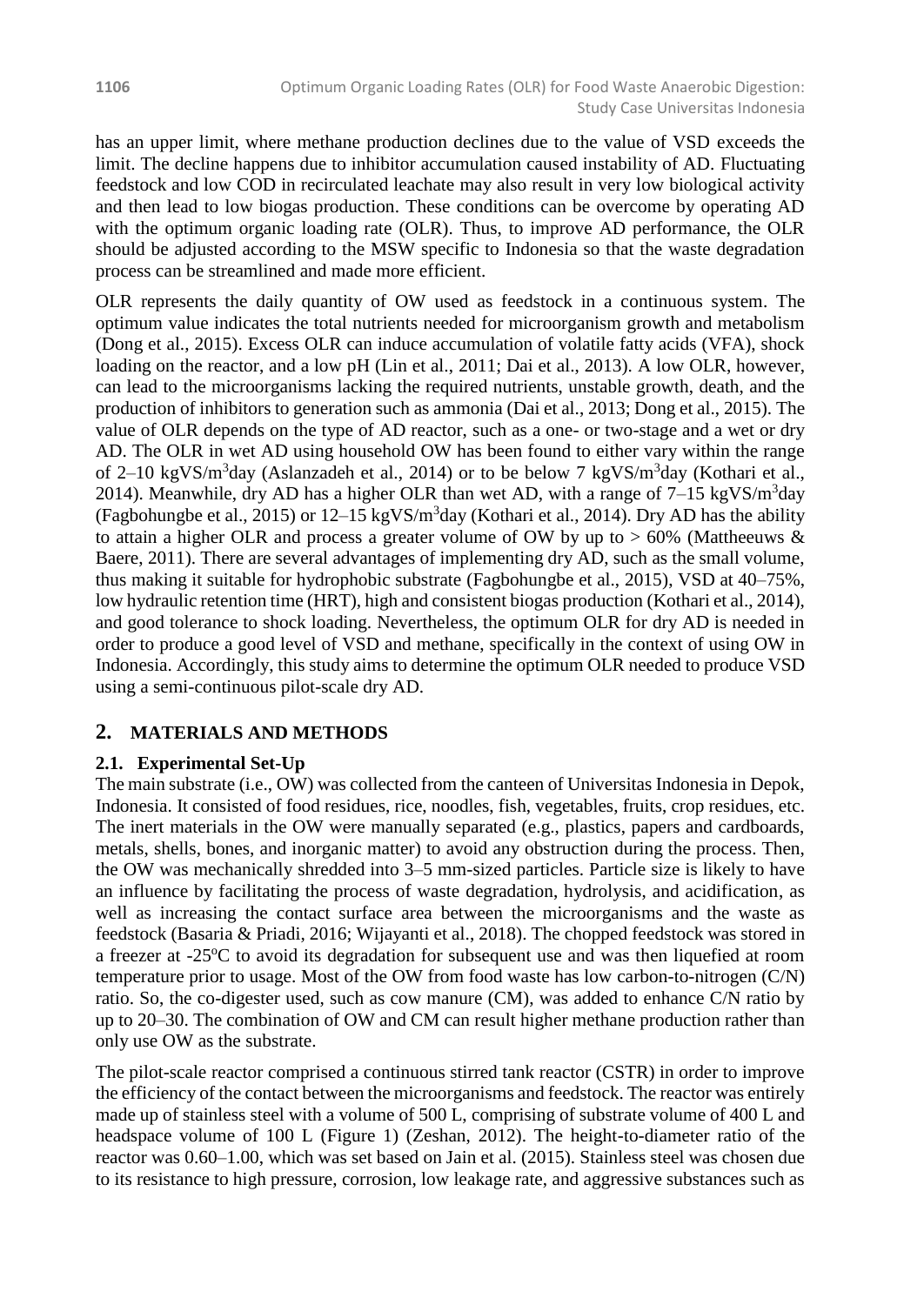H2S, ammonia, acid, and microbes. Influent channel was made of PVC pipe with diameter of 3". The biogas generated was collected in PVC gas bag with the capacity of  $0.85 \text{ m}^3$ .

As the feedstock in AD must be homogeneous, the reactor was equipped with mechanical stirring, where the rotation speed was set at 30 rpm intermittently for 4 hours per day (2 hours each for before and after the substrate addition). The temperature inside the system was maintained passively at the mesophilic condition of  $25-45^{\circ}$ C, by an insulator jacket surrounding the reactor. The temperature must be specifically in mesophilic condition to maintain the stability and consistency of the operational reactor with the most optimum metabolism rate and growth of microorganisms to produce methane. This was also intended to suppress the inhibitor in the form of ammonia, to prevent pathogen, and to minimize energy consumption. Temperature must be strictly controlled as it can affect the biogas production. The experiment itself was carried out for 134 days.



Figure 1 The pilot-scale dry anaerobic digestion: (a) actual photo; (b) simplified drawing

Before daily feeding with a mixture of OW and inoculum 1:2 (w:w) was firstly used as acclimatization process. The inoculum was obtained from an effluent of AD plant at Kopro Grogol Petamburan Market, Jakarta, Indonesia. After the mixture was added to the reactor, degasifying process was performed by injecting  $N_2$  for 5 minutes to remove oxygen inside the reactor. The acclimatization was a greater help for the microorganism adaptation with the new substrate, such as OW. The acclimatization process took 53 days. The parameter of temperature and pH was monitored in order to maintain the mesophilic condition and pH remains above 6. Sodium bicarbonate (NaHCO<sub>3</sub>) as a buffer solution was also intermittently added at the concentration of 3 mg/l when the pH dropped below 6.

Daily feeding was carried out with a mixture of OW and CM in the ratio of 9:1 (w:w) (Theresia & Priadi, 2017). The OLR was gradually increased from 8 kgVS/m<sup>3</sup>day to 14 kgVS/m<sup>3</sup>day (Fagbohungbe et al., 2015). OLR calculation was determined using Equation 1, where M corresponds to the mass of substrate (kg/day), TS corresponds to total solid (TS) percentage of substrate (%), VS corresponds to VS percentage of substrate (%TS), and V corresponds to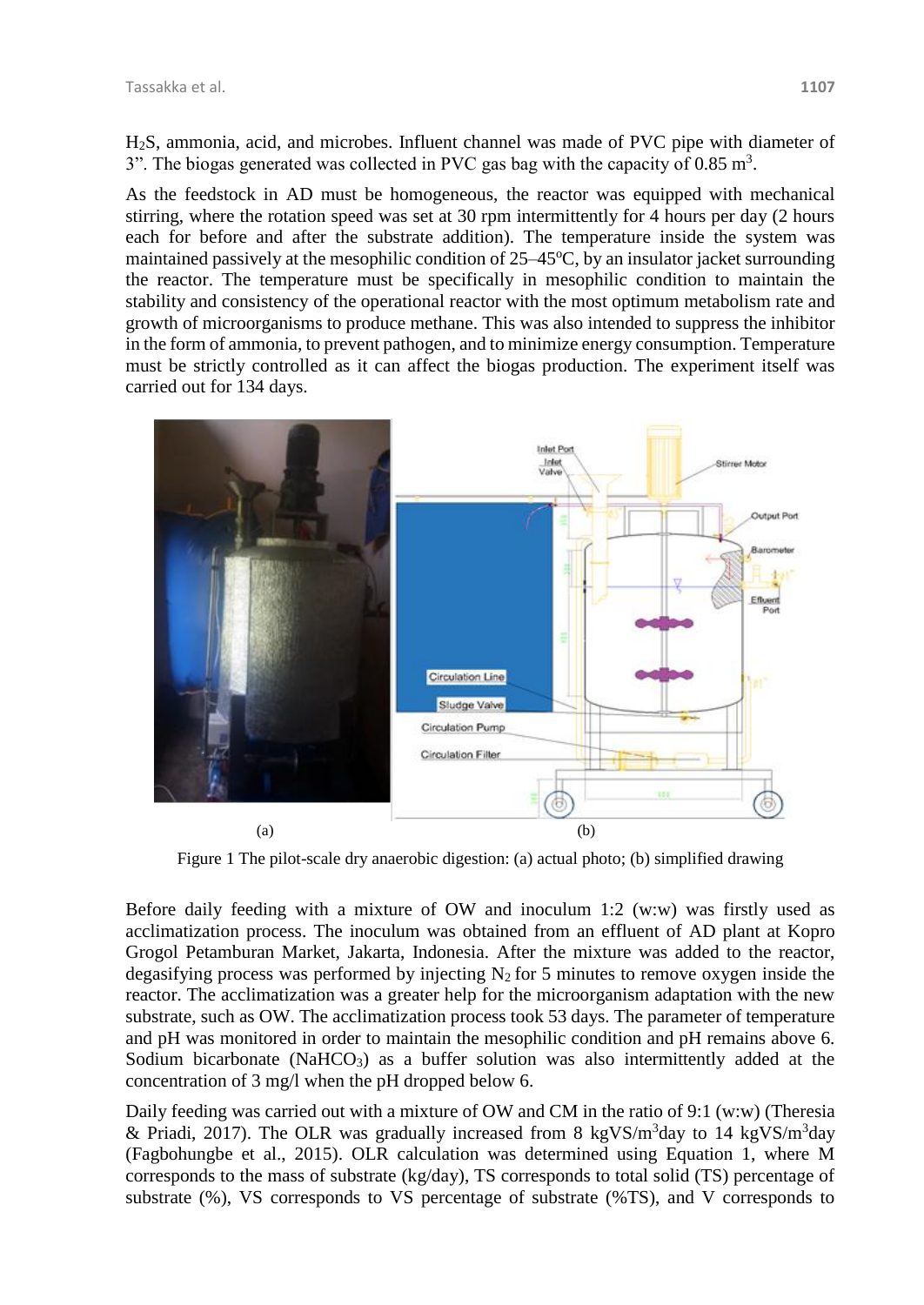effective volume of reactor  $(m^3)$ . Each OLR was operated for a period of 2–4 weeks based on steady-state values of biogas production of less than 10 % after 3 instances of feeding (Wang et al., 2014). The volume of biogas was measured directly using a high-precision gas flow meter.

$$
OLR = \frac{M \times TS \times VS}{V} \tag{1}
$$

#### **2.2. Analytical Methods**

Biogas and feedstock samples were taken from the reactor five times a week and analyzed for their pH (SNI 06-6989.23-2005), temperature (SNI 06-6989.23-2005), total ammonia nitrogen (TAN) (Nessler Method, HACH Company), carbon (spectrophotometry method), TS (SNI 06- 6989.28-2005), and VS (SNI 06-6989.26-2005). To further analyze the AD performance in removing organic matter, VSD was calculated using Equation 2, where  $VS<sub>ef</sub>$  corresponds to VS percentage in effluent  $(\%)$  and  $VS_{in}$  corresponds to VS percentage in influent  $(\%)$ . The biogas volumes were measured using a high-precision gas flow meter by Keyence FDA100. The biogas composition was measured using a gas chromatography (GC) application (Bruker, USA). The interpretation was then statistically analyzed to validate the results using a correlation test and t-test.

$$
VSD = 1 - \frac{vs_{ef} \times (1 - vs_{in})}{vs_{in} \times (1 - vs_{ef})}
$$
\n
$$
\tag{2}
$$

### **3. RESULTS AND DISCUSSION**

#### **3.1. Feedstock Characteristics**

The feedstock used in this study had a TS content in the range of 23.2%–7.1%, which falls within the optimal range of 20–50% (Kothari et al., 2014). The feedstock also had high organic content, represented as VS, with a value of 89.7–94.9%TS. This value was the highest obtained out of several studies that reported a range of 61.6–93.8%TS (Dong et al., 2010; Zhang et al., 2012; Browne et al., 2014; Wang et al., 2014). Due to these high values for TS and VS, a mixture of OW and CM is suitable for use in dry AD. The C/N ratio of the feedstock is 18.5–27.3, which fell within the ideal range of 10–30 (Lin et al., 2011). The feedstock also had a temperature of 27.6–28.0 $^{\circ}$ C and a density of 0.862–0.887 kg/l.

#### **3.2. VSD and Biogas Production**

The OLR of 8 kgVS/m<sup>3</sup>day had the lowest VSD at an average of 81.6% (Figure 3a). The high fluctuation of VSD indicates that the reactor was still adjusting to the loading rate. In the early phase, the pH was considered to be low (5.5–5.7) and outside the optimum range of 6.5–8.2. Buffer was therefore added until the average pH reached 6.3 (Figure 2b) (Lee et al., 2009; Kothari et al., 2014). At this feeding phase, ammonia had the lowest concentration at 452 mg/l (Figure 2c). In the next OLR phase of 10 kgVS/ $m<sup>3</sup>$ day, the reactor demonstrated the highest VSD (*p* < 0.05, Figure 3a) with VSD at 92.2%, or equal to a VS reduction of 197 g/l. The results obtained in this study are similar to those of a previous study where the optimum OLR was reached at 8.8–12.5 kgVS/m<sup>3</sup>day (Fernández-Rodríguez et al., 2008). The average pH was relatively constant at 6.5 and was thus considered to be optimum for AD (Lee et al., 2009). The increase in VSD was followed by an increase in biogas production. However, the amount of ammonia increased by an average of 848 mg/l due to the high concentration of total nitrogen in the substrate at 3.1% compared to other studies (Dong et al., 2010; Browne et al., 2014). A high concentration of total nitrogen in the feedstock can lead to an accumulation of ammonia resulting from the disintegration of amino acids and protein during the hydrolysis stage (Dong et al., 2010).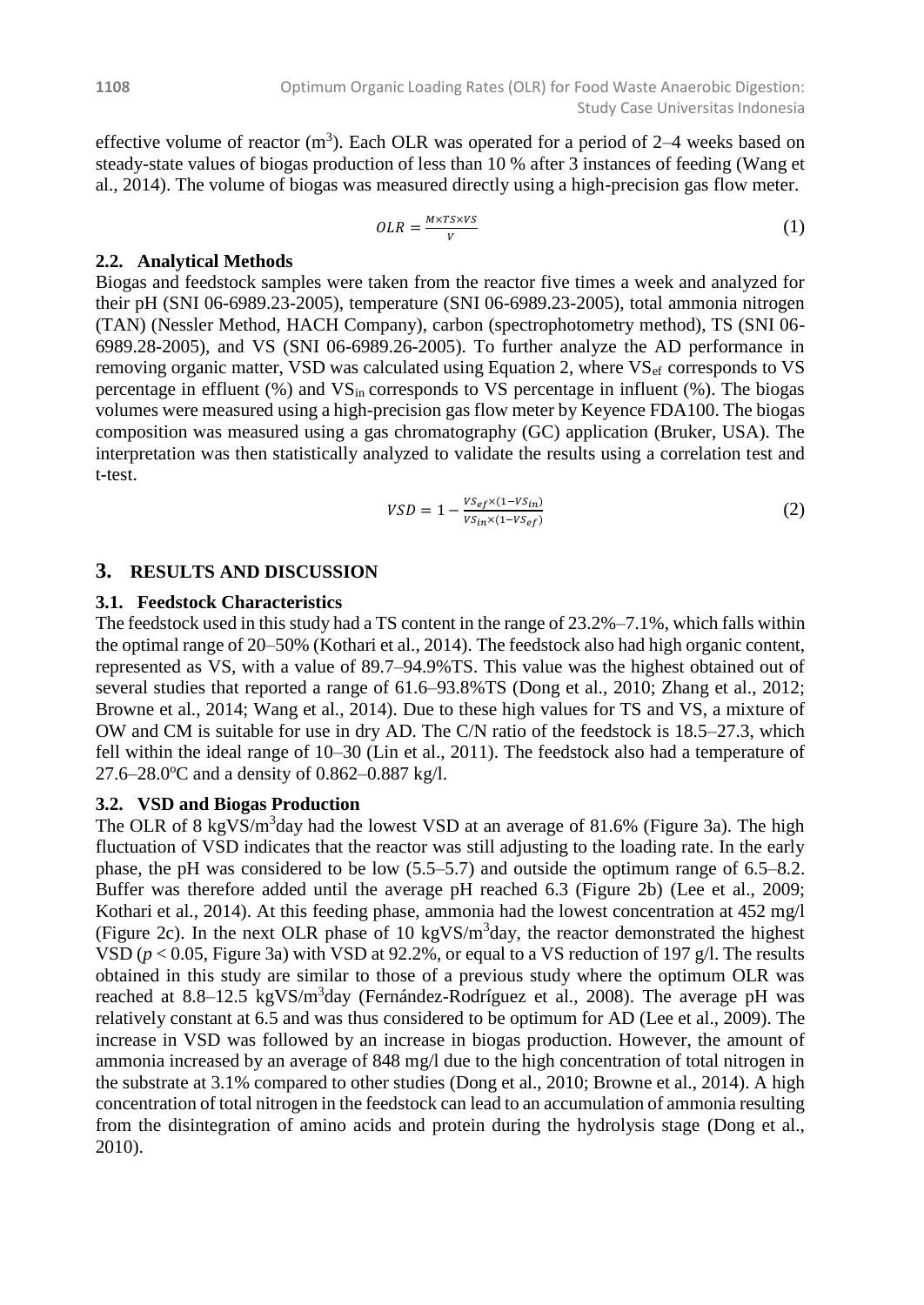

Figure 2 Reactor stability: (a) Temperature; (b) pH; (c) TAN

Figure 3 Reactor Performance: (a) VSD; (b) Biogas volume; (c) Methane yield

When OLR was increased to 12 and eventually to 14 kgVS/m<sup>3</sup>day, VSD decreased to 90.4% and 86.7%, respectively. A decline in VSD can be caused by an excess of organic content (Babae & Shayegan, 2011). Ammonia buildup was also observed during the 2 feeding phases, increasing to 1,145 mg/l and 1,595 mg/l, respectively, which has the potential to disrupt the metabolic processes of microorganisms. Compared to other studies, the amount of ammonia in this study was below the inhibiting threshold limit of 3,000–3,300 mg/l (Appels et al., 2008; Westerholm et al., 2011). However, another study reported a maximum ammonia concentration of approximately 570 mg/l (Appels et al., 2008). Excess ammonia can inhibit the methanogenesis process by up to 50% (Appels et al., 2008) and alter the intracellular pH, leading to greater energy consumption and enzyme inhibition (Zeshan, 2012).

During the AD process, methane production is a key indicator of reactor performance (Nagao et al., 2012) and depends on the metabolism of the methanogenesis bacteria. During the first phase (OLR 8 kgVS/m<sup>3</sup> day), methane production continued to fluctuate and was relatively low, with an average of 52.7 LCH4/grVSday. This could be due to the low pH and VSD. The results statistically demonstrated that a higher VSD will lead to higher methane or biogas production  $(r^2=+71\%)$ . Methane production increased drastically when the pH was in the optimum range for the methanogenesis process and also fell in line with the decrease of pH. In the next stage, there was an increase in average methane production, especially in the period OLR10 of 127 LCH<sub>4</sub>/kgVSday compared to the OLR of 12 kgVS/m<sup>3</sup>day, which is 96.3 LCH<sub>4</sub>/grVSday (Figure 3c).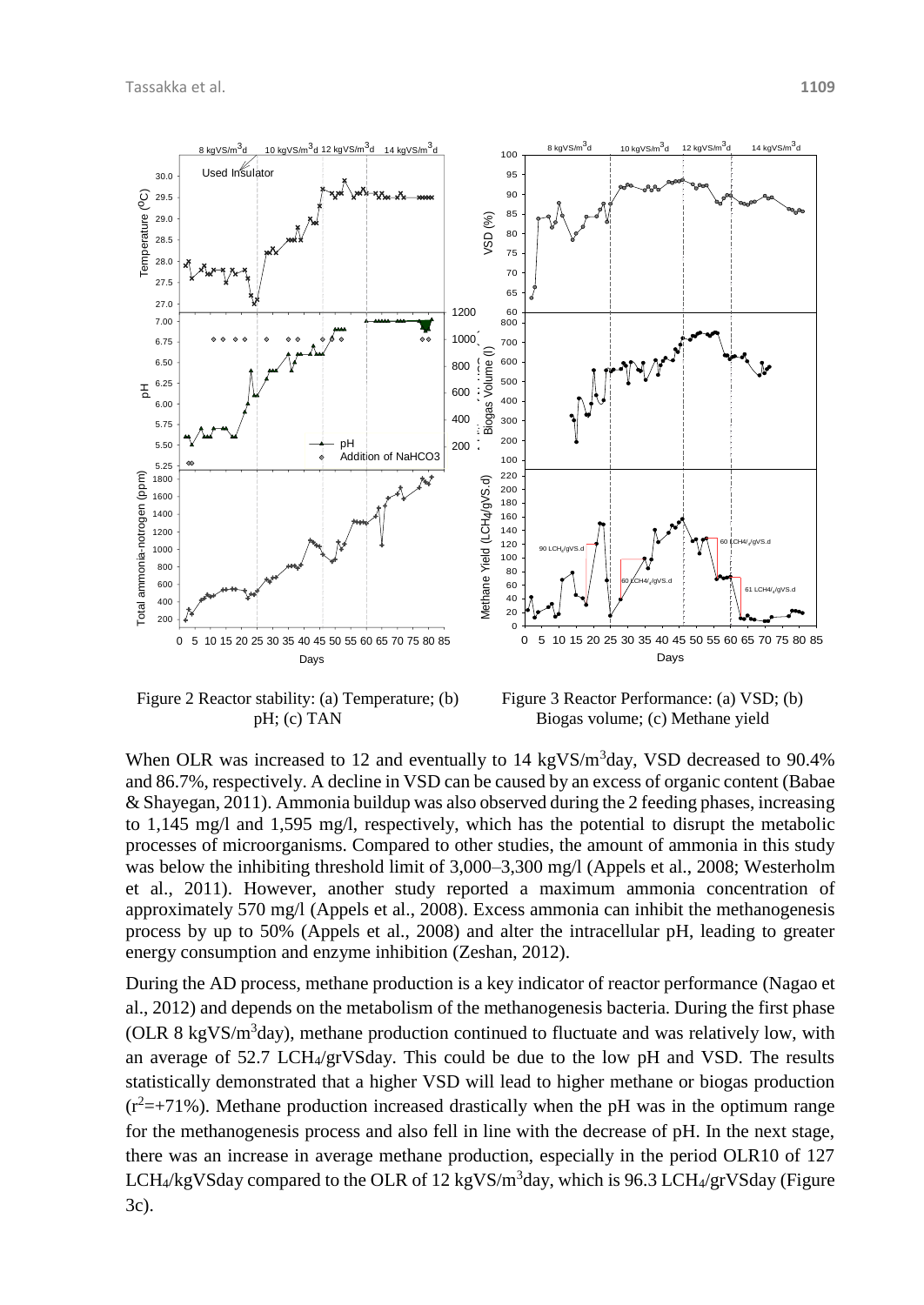# **4. CONCLUSION**

With a high TS and organic content, a mixture of OW and CM is suitable for use in dry AD. The optimum OLR in this experiment was 10 kgVS/m<sup>3</sup>day, which gave a VSD of 92.2% or 179  $g/1$ and a methane yield of 127 LCH4/kgVSday. The operation is likely to be more stable with temperature, pH, and ammonia values of  $28.7^{\circ}$ C, 6.52, and 848 mg/l, respectively. Thus, the optimum OLR obtained for AD can produce high VSD and serve as a solution to the problem of OW in Indonesia.

# **5. ACKNOWLEDGEMENT**

This research was funded by Grant of Indonesian Directorate of Research and Higher Education, Number 1149/UN2.R12/HKP.05.00/2016. Meanwhile, the conference was financially supported by Grant of Indonesian Directorate of Research and Higher Education, Number NKB-1728/UN2.R3.1/HKP.05.00/2019. Special thanks are due to the laboratory of the Environmental Engineering Study Program at Universitas Indonesia.

# **6. REFERENCES**

- Appels, L., Baeyens, J., Degrève, J., Dewil, R., 2008. Principles and Potential of the Anaerobic Digestion of Waste-activated Sludge. *Progress in Energy and Combustion Science*, Volume 34(6), pp. 755–781
- Aslanzadeh, S., Rajendran, K., Taherzadeh, M.J., 2014. A Comparative Study Between Singleand Two-stage Anaerobic Digestion Processes: Effects of Organic Loading Rate and Hydraulic Retention Time. *International Biodeterioration & Biodegradation*, Volume 95(A), pp. 181–184
- Babae, A., Shayegan, J., 2011. Effect of Organic Loading Rates (OLR) on Production of Methane from Anaerobic Digestion of Vegetables Waste. *Bioenergy Technology*, pp. 411– 417
- Basaria, P., Priadi. C.R., 2016. Influence of Organic Fraction of Municipal Solid Waste Particle Size on Biogas Production. *International Journal of Technology*, Volume 7(8), pp. 1431– 1437
- Browne, J.D., Allen, E., Murphy, J.D., 2014. Assessing the Variability in Biomethane Production from the Organic Fraction of Municipal Solid Waste in Batch and Continuous Operation. *Applied Energy*, Volume 128, pp. 307–314
- Dai, X., Duan, N., Dong, B., Dai, L., 2013. High-solids Anaerobic Co-digestion of Sewage Sludge and Food Waste in Comparison with Mono Digestions: Stability and Performance. *Waste Management*, Volume 33(2), pp. 308–316
- Dong, L., Zhenhong, Y., Yongming, S., 2010. Semi-dry Mesophilic Anaerobic Digestion of Water Sorted Organic Fraction of Municipal Solid Waste (WSOF MSW). *Bioresource Technology*, Volume 101(8), pp. 2722–2728
- Dong, X., Shao, L., Wang, Y., Kou, W., Cao, Y., Zhang, D., 2015. Biogas by Two-stage Microbial Anaerobic and Semi-continuous Digestion of Chinese Cabbage Waste. *Energy, Resources and Environmental Technology*, Volume 23(5), pp. 1004–1023
- Fagbohungbe, M., Dodd, I.C., Herbert, B.J., Li, H., Ricketts, L., Semple, K.T., 2015. High Solid Anaerobic Digestion: Operational Challenges and Possibilities. *Environmental Technology & Innovation*, Volume 4, pp. 268–284
- Fernández-Rodríguez, J., Pérez, M., Romero, L., 2008. Effect of Substrate Concentration on Dry Mesophilic Anaerobic Digestion of Organic Fraction of Municipal Solid Waste (OFMSW). *Bioresource Technology*, Volume 99(14), pp. 6075–6080
- Jain, S., Wolf, I.T., Lee, J., Tong, Y.W., 2015. A Comprehensive Review on Operating Parameters and Different Pre-treatment Methodologies for Anaerobic Digestion of